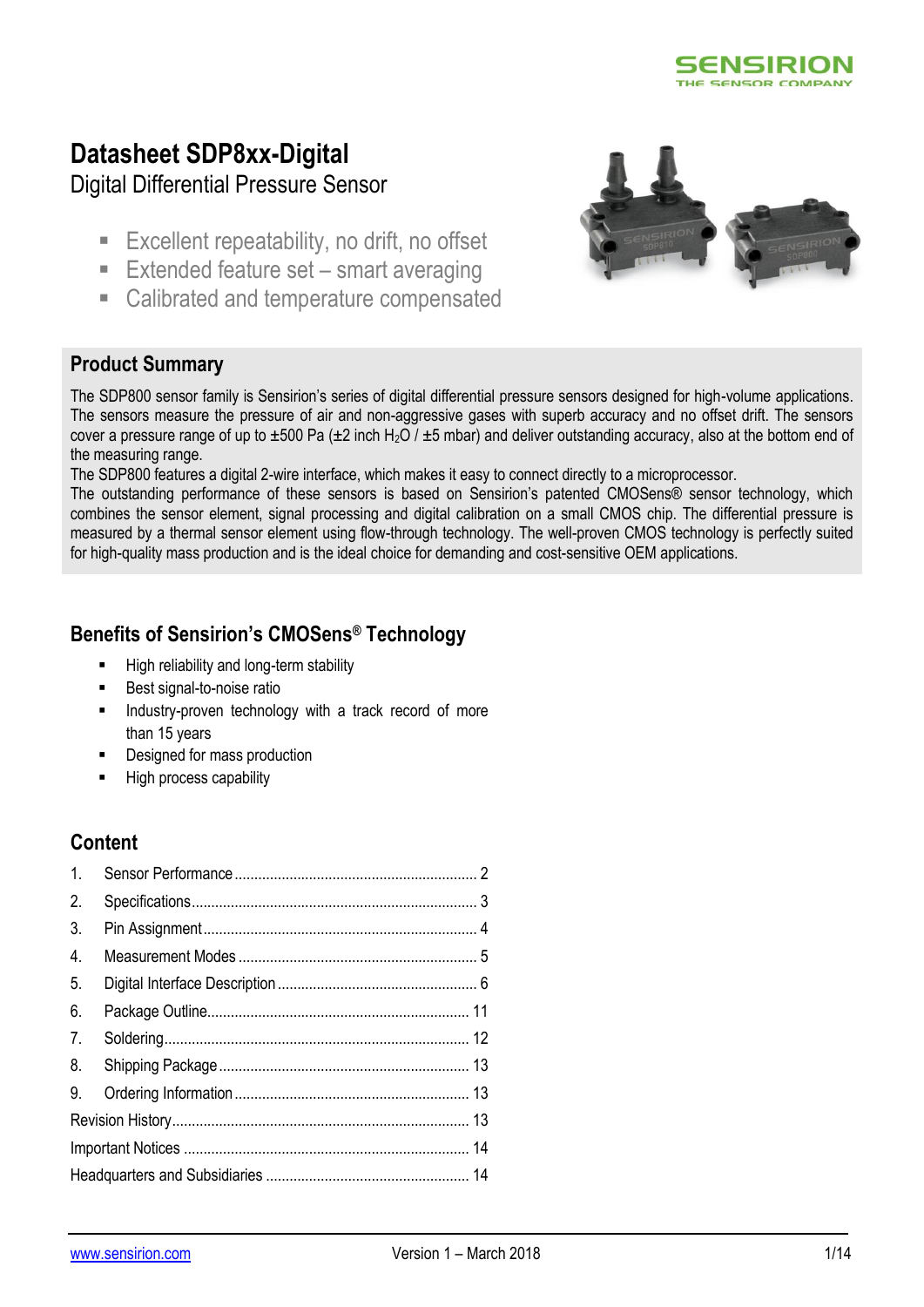

## <span id="page-1-0"></span>**1. Sensor Performance**

#### **1.1 Differential Pressure Specification**<sup>1</sup>

<span id="page-1-2"></span><span id="page-1-1"></span>

| Parameter                                  | SDP800/SDP810-500Pa                                     | SDP800/SDP810-125Pa                                         |  |
|--------------------------------------------|---------------------------------------------------------|-------------------------------------------------------------|--|
| Measurement range <sup>2</sup>             | -500 to 500 Pa<br>$(-2 \text{ to } 2 \text{ in } H_2O)$ | -125 to 125 Pa<br>$(-0.5 \text{ to } 0.5 \text{ in } H_2O)$ |  |
| Zero point accuracy 3,4                    | 0.1 Pa                                                  | 0.08 Pa                                                     |  |
| Span accuracy <sup>3,4</sup>               | 3% of reading                                           | 3% of reading                                               |  |
| Zero point repeatability <sup>4</sup>      | 0.05 Pa                                                 | 0.04 Pa                                                     |  |
| Span repeatability <sup>4</sup>            | 0.5% of reading                                         | 0.5% of reading                                             |  |
| Span shift due to temperature<br>variation | $< 0.5\%$ of reading per 10 $^{\circ}$ C                | $< 0.5\%$ of reading per 10 $^{\circ}$ C                    |  |
| Offset stability                           | $< 0.05$ Pa/year                                        | $< 0.05$ Pa/year                                            |  |
| Flow step response time $(\tau_{63})$      | $<$ 3ms                                                 |                                                             |  |
| Resolution                                 | 16 bit                                                  |                                                             |  |
| Calibrated for                             | Air, $N_2$                                              |                                                             |  |
| Media compatibility                        | Air, $N_2$ , $O_2$ , non-condensing                     |                                                             |  |
| Calibrated temperature range               | -20 °C to +85 °C                                        |                                                             |  |

## **1.2 Temperature Specification<sup>5</sup>**

| Parameter         | Value                                              |  |
|-------------------|----------------------------------------------------|--|
| Measurement range | -40 °C to +85 °C                                   |  |
| Resolution        | 16 bit                                             |  |
| Accuracy          | 2 °C (-10 °C to +60 °C)<br>3 °C (-40 °C to +85 °C) |  |
| Repeatability     | $0.1^{\circ}$ C                                    |  |

.<br>-

 $1$  Unless otherwise noted, all sensor specifications are valid at 25°C with VDD = 3.3 V and absolute pressure = 966 mbar.

<sup>2</sup> For other pressure ranges contact Sensirion

<sup>&</sup>lt;sup>3</sup> Includes repeatability

<sup>4</sup> Total accuracy/repeatability is a sum of zero-point and span accuracy/repeatability.

<sup>&</sup>lt;sup>5</sup> The measured temperature is the temperature of the bulk silicon in the sensor. This temperature value is not only depending on the gas temperature, but also on the sensor's surroundings. Using the signal to measure solely the gas temperature will need special precautions, such as isolating the sensor from external temperate influences.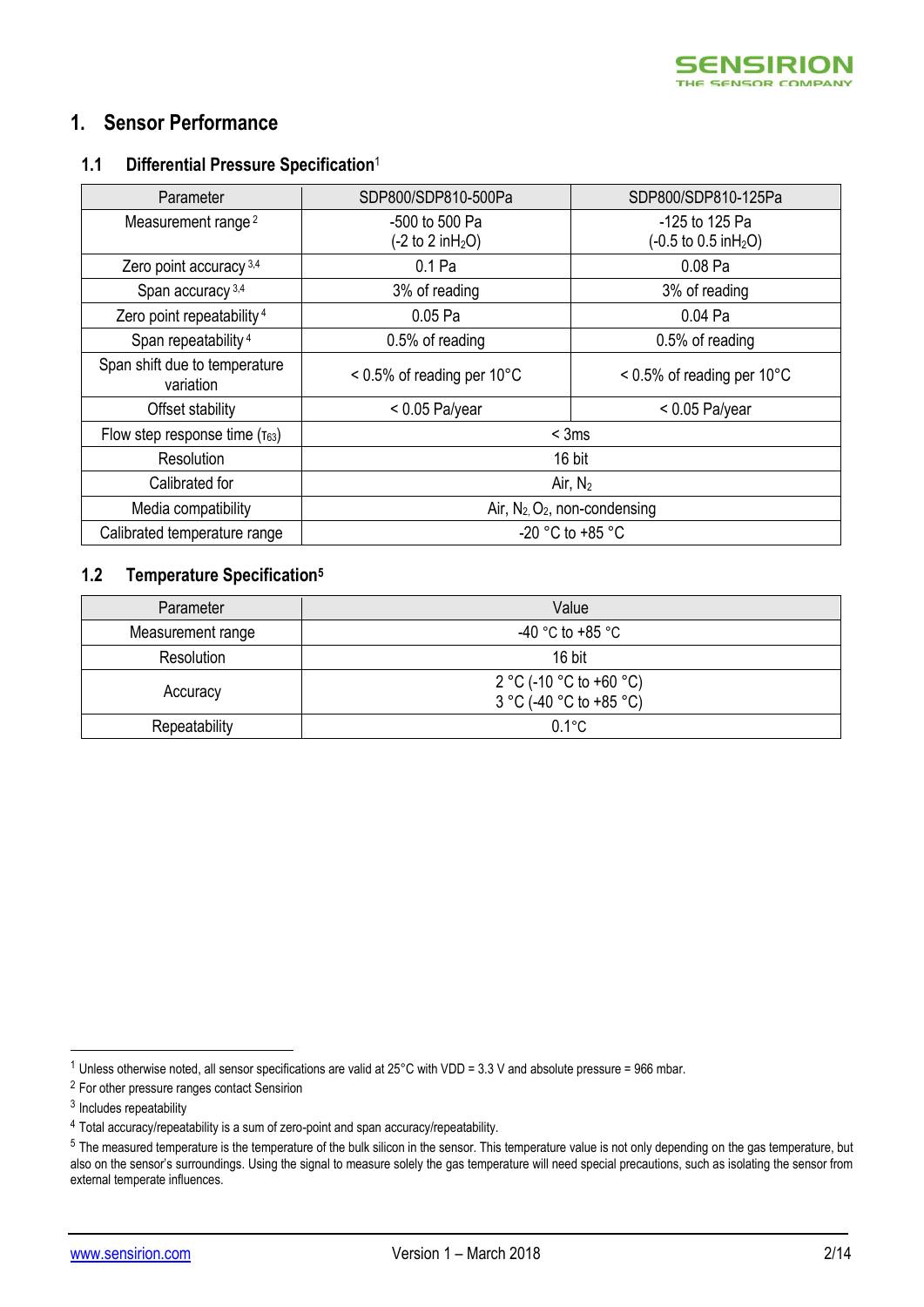# <span id="page-2-0"></span>**2. Specifications**

## **2.1 Electrical Specifications**

| Parameter           | Symbol                    | Condition  | Min. | Тур. | Max.     | Units | Comments |
|---------------------|---------------------------|------------|------|------|----------|-------|----------|
| Supply Voltage      | V <sub>DD</sub>           |            |      |      | 5.5      |       |          |
| Power-up/down level | $\mathsf{V}_\mathsf{POR}$ |            | 2.3  | 2.5  | <u>.</u> |       |          |
|                     |                           | Measuring  |      | 3.8  | 5.5      | mA    |          |
| Supply current      | <b>I</b> DD               | Idle state |      |      |          | mA    |          |
|                     |                           | Sleep mode |      |      |          | uA    |          |

## **2.2 Timing Specifications**

| Parameter                                  | Symbol           | Condition       | Min.  | Typ. | Max. | Units     | Comments                                                                     |
|--------------------------------------------|------------------|-----------------|-------|------|------|-----------|------------------------------------------------------------------------------|
| Power-up time                              | t <sub>PU</sub>  |                 |       |      | 25   | ms        | Time to sensor ready                                                         |
| Soft reset time                            | tsr              |                 |       |      | 2    | ms        | Time between soft<br>reset command or exit<br>sleep mode and<br>sensor ready |
| I2C SCL frequency                          | t <sub>l2C</sub> |                 |       | 400  | 1000 | kHz       |                                                                              |
| Update rate differential<br>pressure value |                  | Continuous mode | 1800  | 2000 | 2200 | Hz        |                                                                              |
| Update rate<br>temperature value           |                  | Continuous mode | 112.5 |      |      | <b>Hz</b> | Temperature value is<br>updated at least every<br>16 pressure values         |
| Measurement time                           |                  | Triggered mode  | 40    | 45   | 50   | ms        |                                                                              |

## **2.3 Mechanical Specifications**

| Parameter              | Svmbol      | Condition | Min. | $\tau$ yp. | Max. | Jnits | Comments |
|------------------------|-------------|-----------|------|------------|------|-------|----------|
| Allowable overpressure | D<br>max    |           |      |            |      | bar   |          |
| Rated burst pressure   | D<br>-burst |           |      |            |      | bar   |          |
| Weight                 | W           |           |      |            |      |       |          |

### **2.4 Materials**

| Parameter                                                                                                                             |                                                |  |  |
|---------------------------------------------------------------------------------------------------------------------------------------|------------------------------------------------|--|--|
| Wetted materials<br>[PBT (polybutylene terephthalate), glass (silicon nitride, silicon oxide), silicon, gold, FR4, silicone as static |                                                |  |  |
|                                                                                                                                       | sealing, epoxy, copper alloy, lead-free solder |  |  |
| <b>REACH, RoHS</b>                                                                                                                    | <b>REACH and RoHS compliant</b>                |  |  |

## **2.5 Absolute Minimum and Maximum Ratings**

| Parameter                                | Rating                 | Units |
|------------------------------------------|------------------------|-------|
| Supply Voltage V <sub>DD</sub>           | $-0.3$ to 5.5          |       |
| Max Voltage on pins (SDA, SCL)           | $-0.3$ to $V_{DD}+0.3$ |       |
| Input current on any pin                 | ±70                    | mA    |
| Operating temperature range <sup>1</sup> | $-40$ to $+85$         | °C    |
| Storage temperature range                | $-40$ to $+85$         | °C    |
| Max. humidity for long term exposure     | 40°C dew point         |       |
| ESD HBM (human body model)               |                        | kV    |

<span id="page-2-1"></span><u>.</u>

 $1$  For Air and N<sub>2</sub>. Long term exposure to (high concentrations of) O<sub>2</sub> at high temperatures can reduce the product lifetime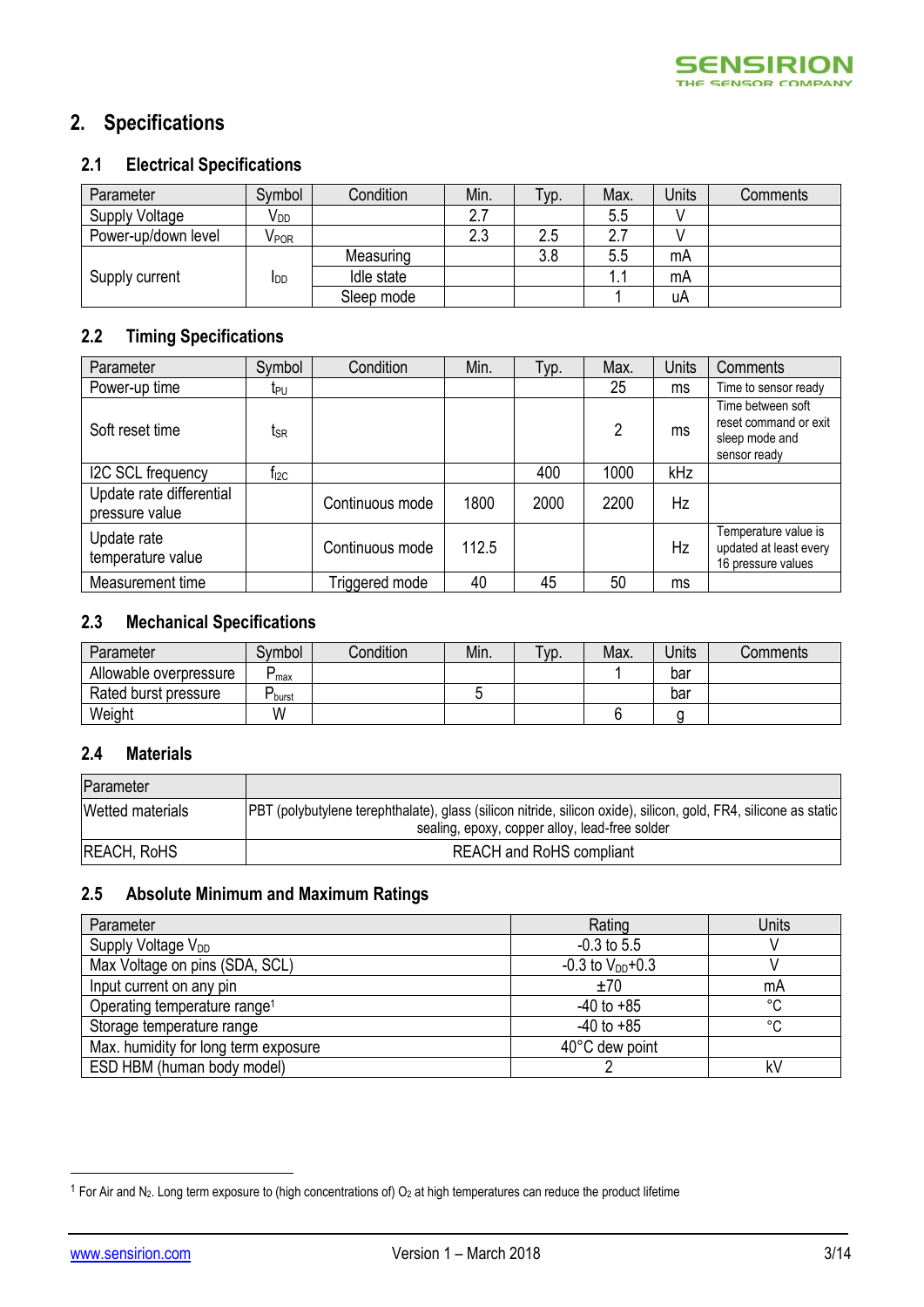

# **3. Pin Assignment**

The pin assignments of the SDP8xx-Digital can be found i[n Table 1](#page-3-0)

| Pin no.        | Name       | Description                                            |
|----------------|------------|--------------------------------------------------------|
|                | <b>SCL</b> | Serial Clock (I <sup>2</sup> C Interface)              |
| $\overline{2}$ | VDD        | <b>VDD Supply</b>                                      |
| 3              | <b>GND</b> | Connect to ground                                      |
|                | SDA        | Bidirectional Serial Data (1 <sup>2</sup> C Interface) |



<span id="page-3-0"></span>**Table 1:** *SDP8xx-Digital pin assignment (bottom view).*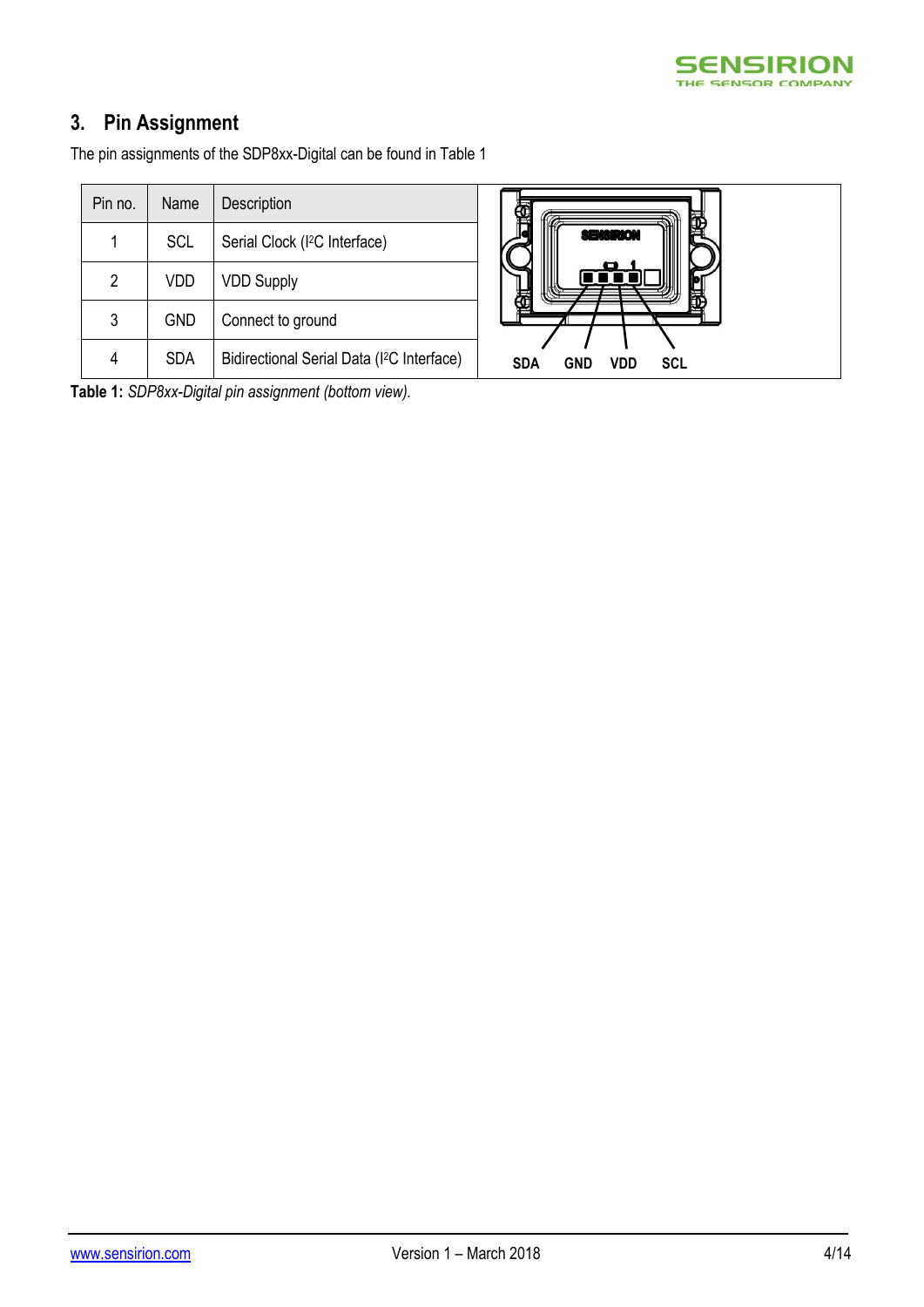

## <span id="page-4-0"></span>**4. Measurement Modes**

The SDP8xx-Digital is a highly versatile differential pressure sensor and is very flexible regarding the measurement speed. This flexibility not only allows for optimizing the sensor's performance to a specific application, but also for adapting the sensor to different use cases. For example, in one use case the sensor is detecting the smallest and quickest changes, whereas at another time the sensor can measure in larger intervals while consuming only little energy.

### **4.1 Continuous Mode vs Triggered Mode**

In continuous mode the sensor is measuring at the highest speed and writes the measurement values to the I<sup>2</sup>C results buffer. where the I2C master can read out the value when it requires.

In triggered mode the sensor is default in an idle state and wakes up when the command is sent. It then powers up the heater and does a measurement. During this time the sensor doesn't acknowledge any I<sup>2</sup>C read header or stretches the clock. When the measurement is finished the sensor returns to the idle state and makes the measurement result available to be read out. For more details see chapte[r 5.3.3.](#page-7-0)

|                       | Continuous mode                                           | Triggered mode                                                      |  |  |
|-----------------------|-----------------------------------------------------------|---------------------------------------------------------------------|--|--|
| Description           | Measures continuously                                     | Measures once after command is sent                                 |  |  |
| Measurement speed and | Measurement result can<br>out<br>be<br>read               | Measurement result is available in $+/- 45$ ms                      |  |  |
| rate                  | continuously and at any time, but not faster              | after command.                                                      |  |  |
|                       | than 0.5ms.                                               | Clock stretching is available.                                      |  |  |
| Measurement method    | Sensor configuration is optimized for speed               | Sensor configuration is optimized for low                           |  |  |
|                       | and accuracy.                                             | power consumption.                                                  |  |  |
| Recommended use       | Best used where speed and accuracy are<br>most important. | Best used where energy consumption is<br>more important than speed. |  |  |

### **4.2 Continuous Mode and 'Average till Read'**

In continuous measurement modes a new measurement result is available every 0.5ms. A new value can be read out every 0.5ms.

If the 'average till read' option is chosen, the sensor averages all values (*xi*) prior to the read out. This has the benefit that the user can read out the sensor at its own desired speed, without losing information and thus prevents aliasing. During the first 25 ms of averaging the averaged value is obtained as the arithmetic mean.

$$
\bar{x} = \sum_{i=1}^{N} \frac{x_i}{N} \quad \text{for } t < 25 \text{ ms}
$$

When the reading speed is even slower than 25 ms, the sensor will continue to average, but with another algorithm. In this algorithm exponential smoothing is used, with a smoothing factor  $\alpha = 0.05$ .

 $S_k = \alpha \cdot x_i + (1 - \alpha) \cdot S_{k-1}, \quad S_0 = \overline{x}$ , for  $t > 25$  ms

Where  $S_0$  is the arithmetic value after the first 25 ms.

Please refer to relevant literature for more information about exponential smoothing.

#### **4.3 Temperature Compensation Modes and Absolute Pressure Dependency**

The SDP8xx is temperature compensated both for differential pressure and for mass flow compensated differential pressure. In use cases where the SDP8xx is used to measure mass flow it is advised to use mass flow temperature compensation. In this case no absolute pressure compensation is required.

For more information about temperature and absolute pressure compensation for differential pressure sensors, for example volume flow measurements in bypass, refer to the selection guide in the differential pressure download center on our website.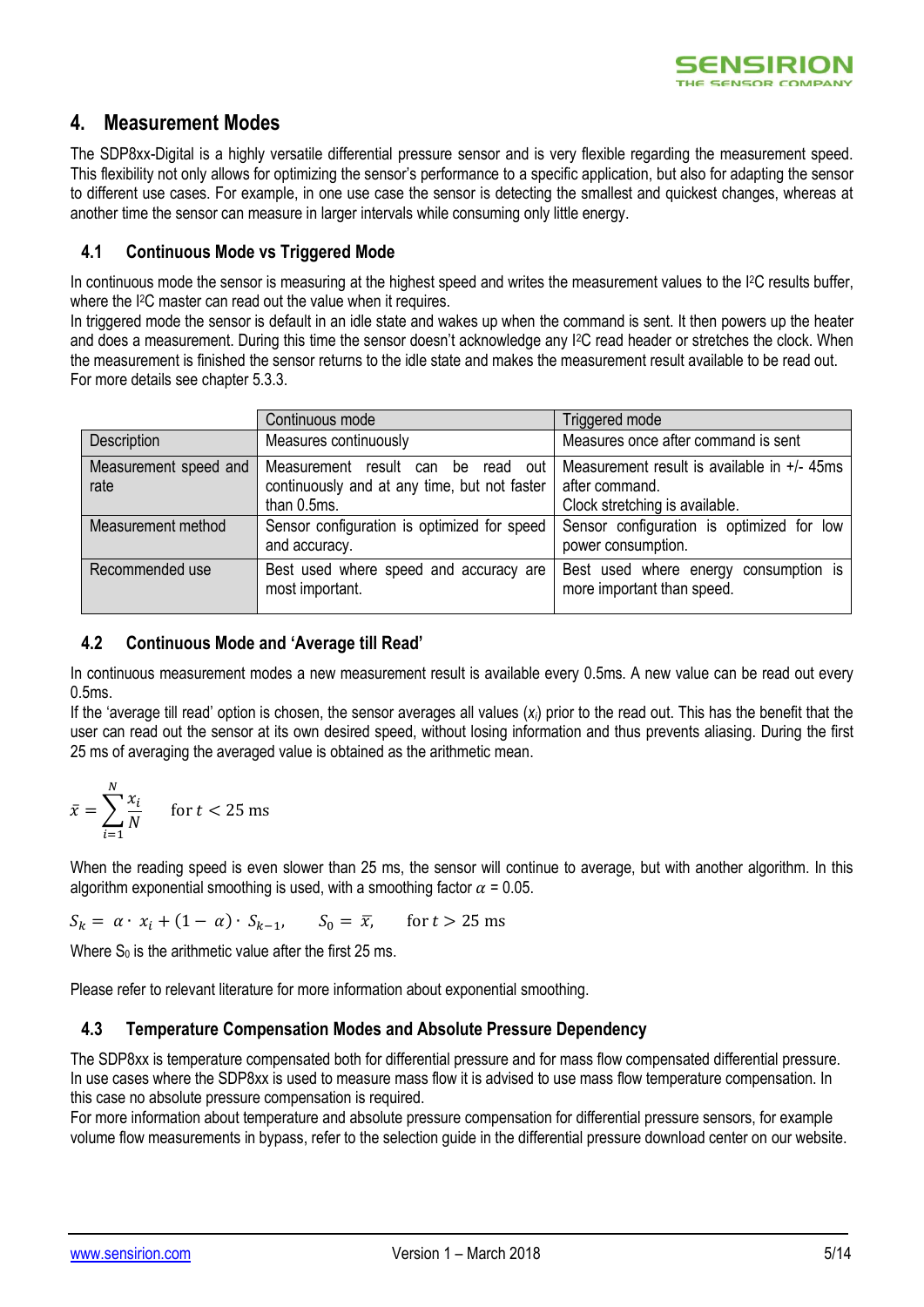

## <span id="page-5-0"></span>**5. Digital Interface Description**

The SDP8xx-digital interface is compatible with the I <sup>2</sup>C protocol. This chapter describes the command set for SDP8xx-digital. For detailed information about the I<sup>2</sup>C protocol, please check the document "NXP I<sup>2</sup>C-bus specification and user manual".

#### **5.1 I <sup>2</sup>C Address**

The I<sup>2</sup>C address for SDP8xx-digital is 0x25 (b 0100101). The address is followed by a read or write bit. For other I2C addresses contact Sensirion.

#### **5.2 I <sup>2</sup>C Sequences**

The commands are 16-bit. Data is read from the sensor in multiples of 16-bit words, each followed by an 8-bit checksum to ensure communication reliability.



I <sup>2</sup>C sequences can be aborted with a NACK and STOP condition.

#### **5.3 I <sup>2</sup>C Commands**

The command set of the SDP8xx-digital consists of a set of different commands:

- Continuous measurement
	- o Start Continuous measurement commands
	- o Stop measurement command
- Triggered measurement commands
- Soft reset
- Entering and exiting sleep mode
- Read product identifier and serial number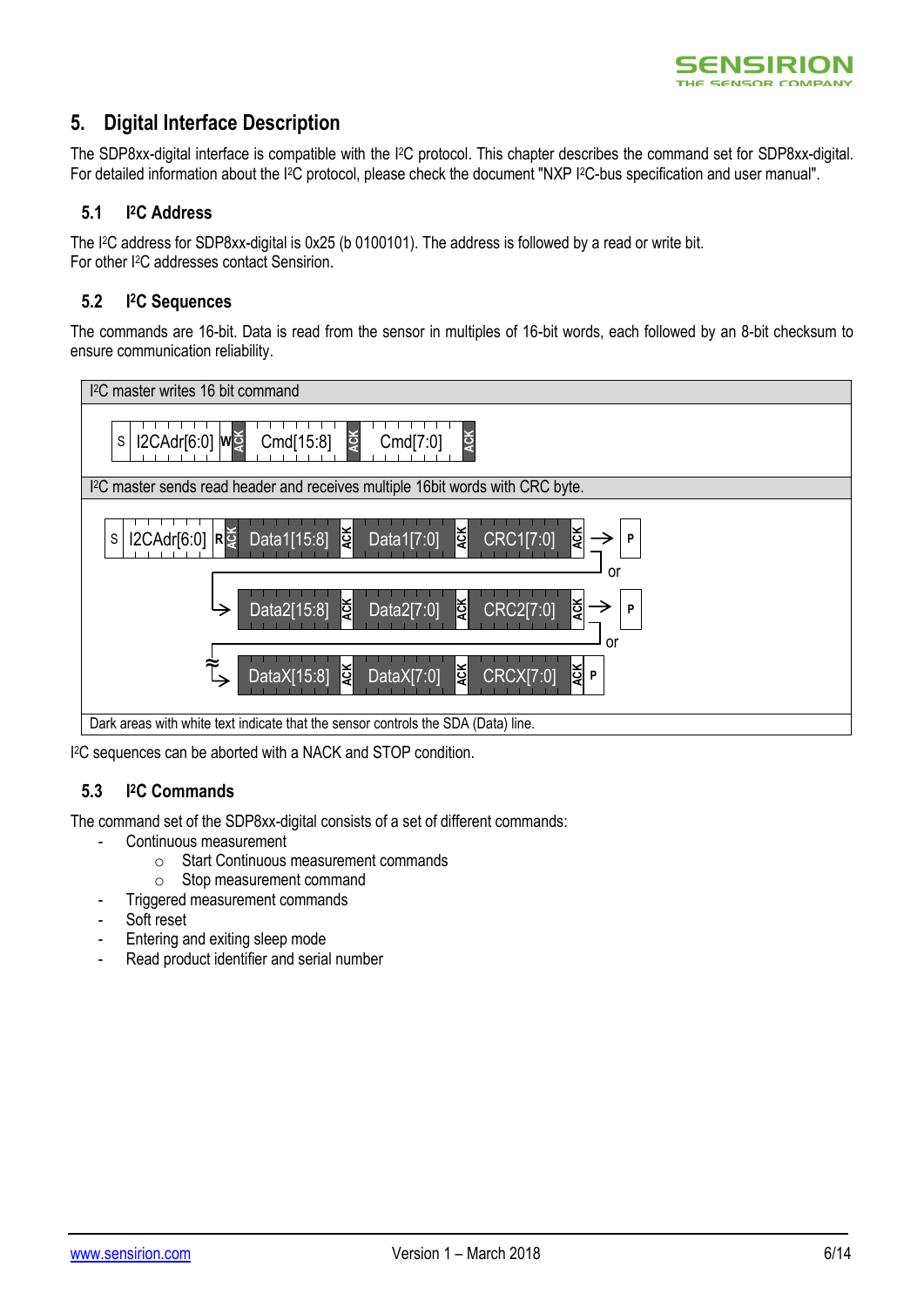

#### **5.3.1 Start Continuous Measurement**

The sensor measures both the differential pressure and temperature. Both measurement results can be read out through one single I<sup>2</sup>C read header.

Continuous measurements can be started up in different configurations by a set of commands.

| Command code (Hex) | Temperature compensation | Averaging                |
|--------------------|--------------------------|--------------------------|
| 0x3603             | Mass flow                | Average till read        |
| 0x3608             | Mass flow                | None - Update rate 0.5ms |
| 0x3615             | Differential pressure    | Average till read        |
| 0x361E             | Differential pressure    | None - Update rate 0.5ms |

After one of the commands has been sent, the chip continuously measures and updates the measurement results. New results can be read continuously with only an I2C read header. (Measurement) commands must not be sent until the stop measurement command has been sent.

After the start measurement command is sent:

- the first measurement result is available after 8ms.
- small accuracy deviations (few % of reading) can occur during the next 12ms.

When no measurement data is yet available the sensor will respond with a NACK to the I<sup>2</sup>C read header (I<sup>2</sup>C address + read bit).

| Preceding   | Consecutive read                               | Description                                      |
|-------------|------------------------------------------------|--------------------------------------------------|
| command     |                                                |                                                  |
| continuous  | Byte1: DP 8msb                                 | After<br>start continuous<br>measurement<br>a    |
| measurement | Byte2: DP 8lsb                                 | commands, the measurement results can be         |
|             | Byte3: CRC                                     | read out.                                        |
|             | Byte4: Temp 8msb                               | The temperature and scale factor don't need to   |
|             | Byte5: Temp 8lsb                               | be read out (every time). The read sequence      |
|             | Byte6: CRC                                     | can be aborted by a NACK and a STOP              |
|             | Byte7: Scale Factor differential pressure 8msb | condition.                                       |
|             | Byte8: Scale Factor differential pressure 8lsb | The scale factor is for differential pressure in |
|             | Byte9: CRC                                     | Pascal.                                          |

#### **5.3.2 Stop Continuous Measurement**

| Command                        | Command code (Hex) | <b>Description</b>                                                                                                                                                                                                                                                                                     |
|--------------------------------|--------------------|--------------------------------------------------------------------------------------------------------------------------------------------------------------------------------------------------------------------------------------------------------------------------------------------------------|
| Stop continuous<br>measurement | 0x3FF9             | This<br>stops the continuous<br>command<br>measurement and puts the sensor in idle mode.<br>It powers off the heater and makes the sensor<br>receptive to another command after 500us.<br>The Stop command is also required when<br>between different continuous<br>switching<br>measurement commands. |

When the sensor is in continuous measurement mode, the sensor must be stopped before it can accept another command. The only exception is the soft reset command as described in section [5.3.4.](#page-7-1)

In idle mode the sensor will consume less power, but consider the sleep mode for most effective energy saving.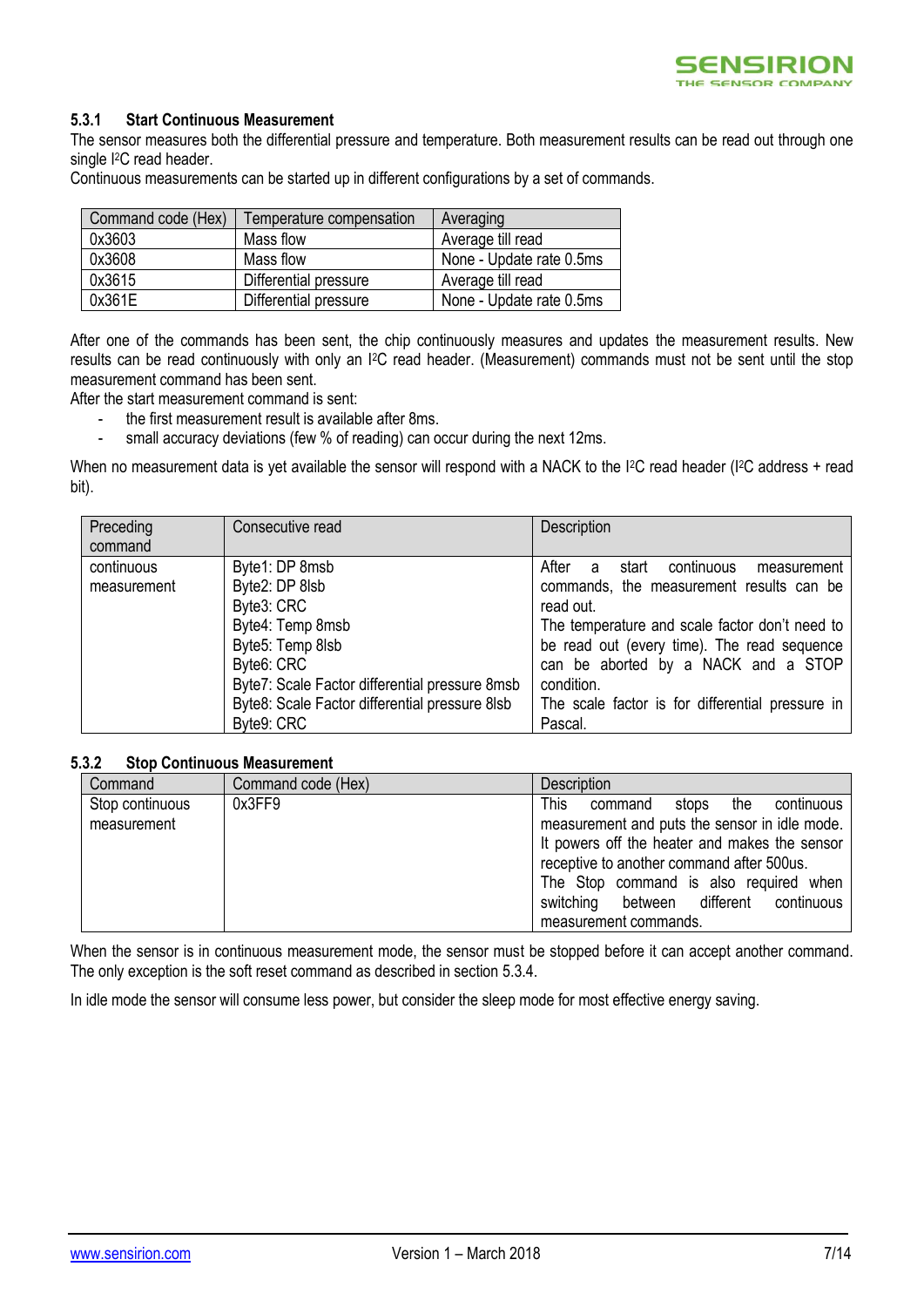

#### <span id="page-7-0"></span>**5.3.3 Triggered Measurement**

During a triggered measurement the sensor measures both differential pressure and temperature. The measurement starts directly after the command has been sent. The command needs to be repeated with every measurement.

| Command code (Hex) | Temperature compensation | Clock stretching |
|--------------------|--------------------------|------------------|
| 0x3624             | Mass flow                |                  |
| 0x3726             | Mass flow                | Yes              |
| 0x362F             | Differential pressure    |                  |
| 0x372D             | Differential pressure    | Yes              |

During the 45ms that the sensor is measuring, no command can be sent to the sensor. After the 45ms the result can be read out and any command can be sent to the sensor.

Monitoring whether or not the sensor is ready with its measurement can be done with the following methods.

| Method           | Available                             | Description                                                                                                                                                                                                                                                                                                                                          |
|------------------|---------------------------------------|------------------------------------------------------------------------------------------------------------------------------------------------------------------------------------------------------------------------------------------------------------------------------------------------------------------------------------------------------|
| Clock stretching | Only for clock<br>stretching commands | The sensor starts the measurement after the triggered measurement<br>command with clock stretching. When an I <sup>2</sup> C read header is sent within<br>45ms the sensor performs clock stretching after acknowledging the<br>read header.<br>When the sensor has finished the measurement, it makes the result<br>available by releasing the SCL. |
| Polling          | Only for non-clock                    | In this mode the sensor does not acknowledge (NACK) an I <sup>2</sup> C read                                                                                                                                                                                                                                                                         |
|                  | stretching commands                   | header as long as no measurement result is available.                                                                                                                                                                                                                                                                                                |

When new measurement data is available it can be read out by sending an I<sup>2</sup>C read header and reading out the data from the sensor. In the table below the data layout of the results can be found.

| Preceding   | Consecutive read                               | Description                                      |
|-------------|------------------------------------------------|--------------------------------------------------|
| command     |                                                |                                                  |
| Triggered   | Byte1: DP 8msb                                 | After a triggered measurement command, the       |
| measurement | Byte2: DP 8lsb                                 | results can be read out when the sensor is       |
|             | Byte3: CRC                                     | finished with the measurement.                   |
|             | Byte4: Temp 8msb                               | The temperature and scale factor don't need to   |
|             | Byte5: Temp 8lsb                               | be read out (every time). The read sequence      |
|             | Byte <sub>6</sub> : CRC                        | can be aborted by a NACK and a STOP              |
|             | Byte7: Scale Factor differential pressure 8msb | condition.                                       |
|             | Byte8: Scale Factor differential pressure 8lsb | The scale factor is for differential pressure in |
|             | Byte9: CRC                                     | Pascal.                                          |

#### <span id="page-7-1"></span>**5.3.4 Soft Reset**

| Command               | $I^2C$ address + W bit +<br>command code (Hex) | Consecutive<br>read | Description                                                                                                                                                                                                                                                                                                                                        |
|-----------------------|------------------------------------------------|---------------------|----------------------------------------------------------------------------------------------------------------------------------------------------------------------------------------------------------------------------------------------------------------------------------------------------------------------------------------------------|
| General call<br>reset | 0x0006                                         | <b>NA</b>           | This sequence resets the sensor with a separate reset block,<br>which is as much as possible detached from the rest of the<br>system on chip.<br>Note that the I <sup>2</sup> C address is 0x00, which is the general call<br>address, and that the command is 8 bit. The reset is<br>implemented according to the I <sup>2</sup> C specification. |

After the reset command the sensor will take maximum 2ms to reset. During this time the sensor will not acknowledge its address nor accept commands.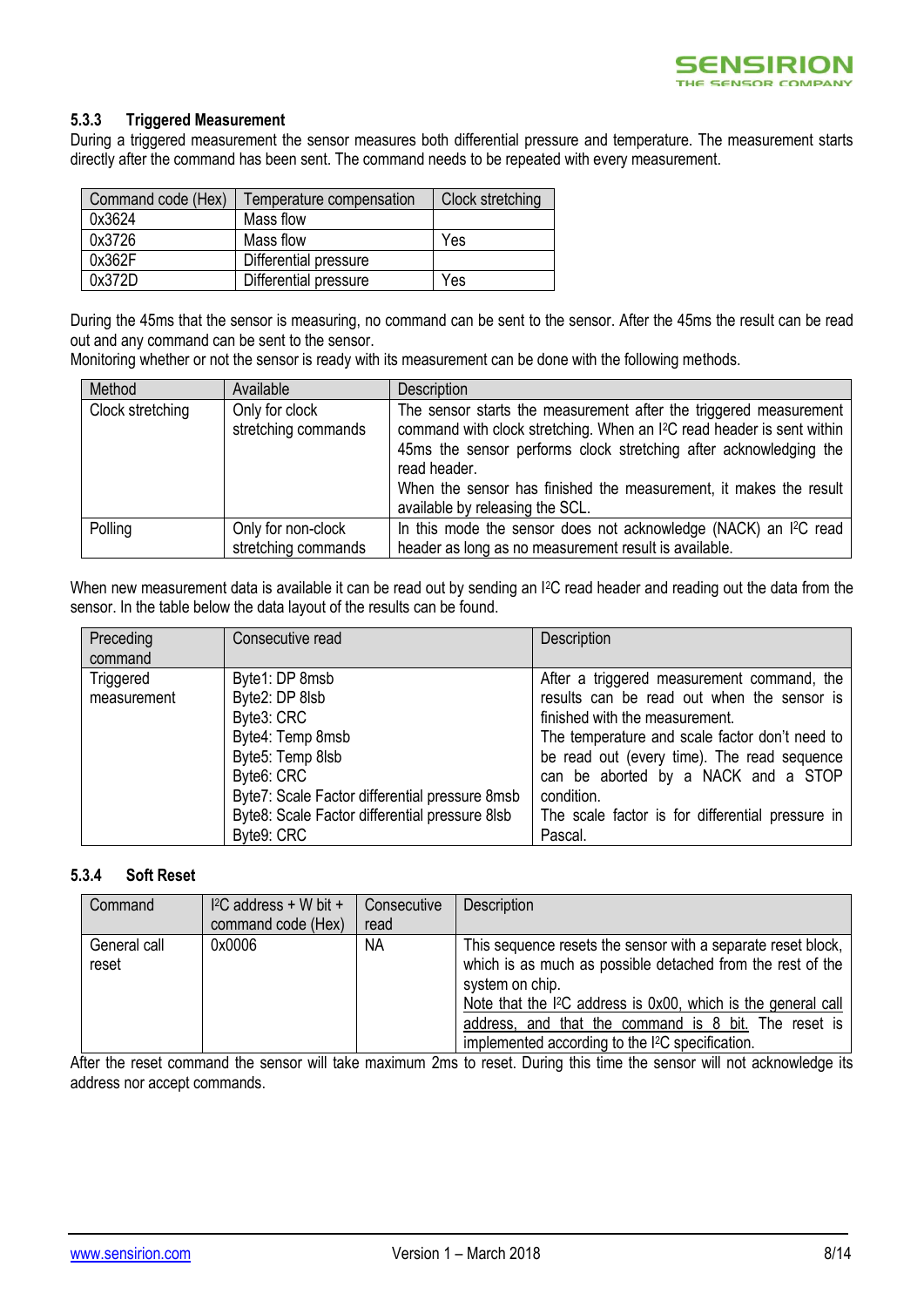

#### **5.3.5 Entering and Exiting Sleep Mode**

In sleep mode the sensor uses the minimum amount of current. The mode can only be entered from idle mode, i.e. when the sensor is not measuring.

This mode is particularly useful for battery operated devices. To minimize the current in this mode, the complexity of the sleep mode circuit has been reduced as much as possible, which is mainly reflected by the way the sensor exits the sleep mode.

In sleep mode the sensor cannot be soft reset.

| Command          | Command code<br>(Hex) | Consecutive<br>read | Description                                                                                                                                                                                                                                                                                                                                          |
|------------------|-----------------------|---------------------|------------------------------------------------------------------------------------------------------------------------------------------------------------------------------------------------------------------------------------------------------------------------------------------------------------------------------------------------------|
| Enter Sleep mode | 0x3677                | <b>NA</b>           | Triggered mode: the sleep command can be sent after the<br>result have been read out and the sensor is in idle mode.<br><b>Continuous mode:</b> the sleep command can be sent after a<br>stop continuous measurement command has been issued<br>and the sensor is in idle mode.                                                                      |
| Exit Sleep mode  | <b>NA</b>             | <b>NA</b>           | The sensor exits the sleep mode and enters the idle mode<br>when it receives the valid I <sup>2</sup> C address and a write bit ('0').<br>Note that the I <sup>2</sup> C address is not acknowledged. It is<br>necessary to poll the sensor to see whether the sensor has<br>received the address and has woken up. This should take<br>maximum 2ms. |

#### **5.3.6 Read Product Identifier**

During assembly and start-up of the machine it might be required to check some basic parameters in the sensor - for example to check if the correct sensor is integrated.

The product identifier and serial number can be read out after sending a sequence of two commands.

| Command                    | Command code     | Consecutive read                                                                                                                                                                                                                                                                                                                                                                                                                                                                        | Description                                                                                                                                                                                                                                                                                                                                    |
|----------------------------|------------------|-----------------------------------------------------------------------------------------------------------------------------------------------------------------------------------------------------------------------------------------------------------------------------------------------------------------------------------------------------------------------------------------------------------------------------------------------------------------------------------------|------------------------------------------------------------------------------------------------------------------------------------------------------------------------------------------------------------------------------------------------------------------------------------------------------------------------------------------------|
| Read product<br>identifier | 0x367C<br>0xE102 | Byte1: Product number [31:24]<br>Byte2: Product number [23:16]<br>Byte3: CRC<br>Byte4: Product number [15:8]<br>Byte5: Product number [7:0]<br>Byte6: CRC<br>Byte7: Serial number [63:56]<br>Byte8: Serial number [55:48]<br>Byte9: CRC<br>Byte10: Serial number [47:40]<br>Byte11: Serial number [39:32]<br>Byte12: CRC<br>Byte13: Serial number [31:24]<br>Byte14: Serial number [23:16]<br>Byte15: CRC<br>Byte16: Serial number [15:8]<br>Byte17: Serial number [7:0]<br>Byte18: CRC | Note that both commands need to be preceded<br>with an I2C write header (I2C address $+ W$ ).<br>The second command returns:<br>32 bit unique product and revision<br>number. The number is listed in the<br>table below.<br>Note that the last 8 bits are the revision<br>number and can be subject to change.<br>64 bit unique serial number |

| Product      | Product number |
|--------------|----------------|
| SDP800-500Pa | 0x03020101     |
| SDP810-500Pa | 0x03020A01     |
| SDP800-125Pa | 0x03020201     |
| SDP810-125Pa | 0x03020B01     |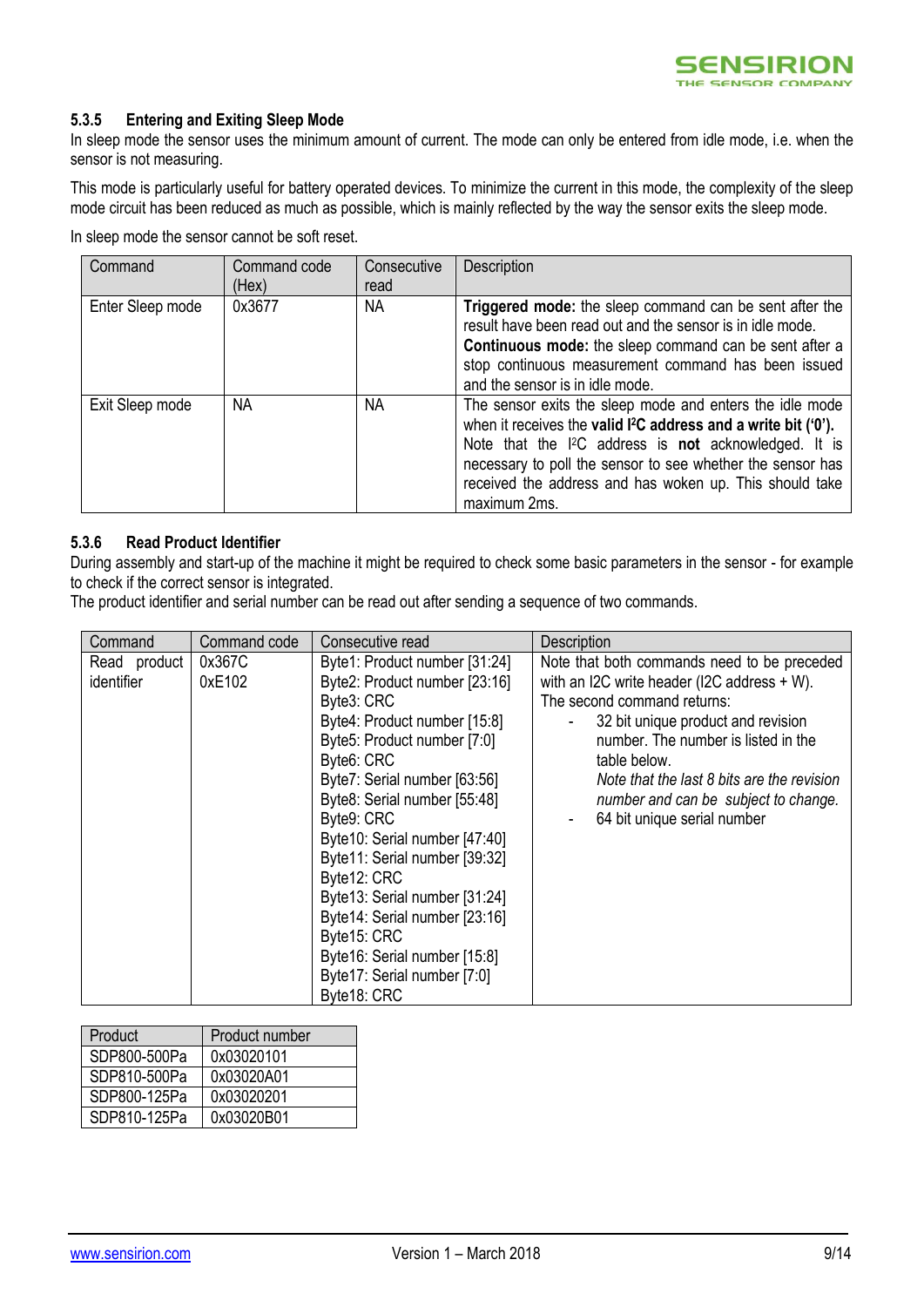

## **5.4 Checksum Calculation**

The checksum byte is generated by a CRC algorithm with the following properties:

| Property       | Value                     |
|----------------|---------------------------|
| Name           | CRC-8                     |
| Protected data | read data                 |
| Width          | 8 bit                     |
| Polynomial     | $0x31 (x8 + x5 + x4 + 1)$ |
| Initialization | 0xFF                      |
| Reflect input  | False                     |
| Reflect output | False                     |
| Final XOR      | 0x00                      |
| Example        | $CRC(0xBEEF) = 0x92$      |

#### **5.5 Conversion to Physical Values**

Conversion of the differential pressure and temperature sensor signals to a physical value is done with the scale factor.

#### **5.5.1 Scale Factors**

| <b>IParameter</b>                               | SDP8xx-500Pa                                 | SDP8xx-125Pa                               |  |
|-------------------------------------------------|----------------------------------------------|--------------------------------------------|--|
| Differential Pressure                           | $60$ Pa-1                                    | 240 Pa-1                                   |  |
| Differential Pressure (inches H <sub>2</sub> O) | $14'945$ (in H <sub>2</sub> O) <sup>-1</sup> | 59'780 (in H <sub>2</sub> O) <sup>-1</sup> |  |
| Temperature                                     | $200 °C^{-1}$                                | $200 °C^{-1}$                              |  |

#### **5.5.2 Differential Pressure**

The digital calibrated differential pressure signal read from the sensor is a signed integer number (two's complement number). The integer value can be converted to the physical value by dividing it by the scale factor.

differential pressure = sensor output  $\div$  scale factor

#### **5.5.3 Temperature**

The digital calibrated temperature signal read from the sensor is a signed integer number (two's complement number). The integer value can be converted to the physical value by dividing it by the scale factor.

temperature in  $°C =$  sensor output  $\div$  scale factor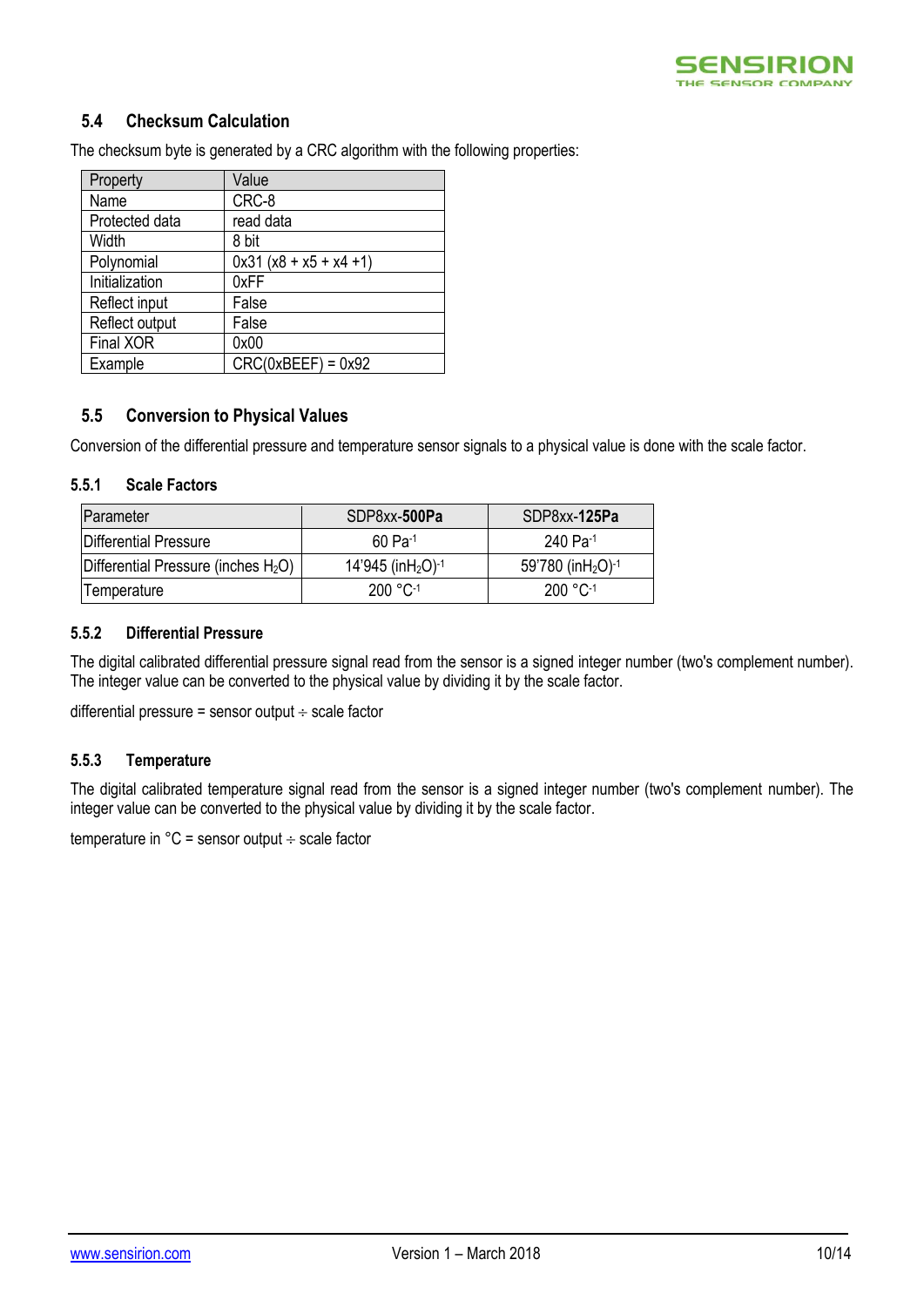

# <span id="page-10-0"></span>**6. Package Outline**

## **6.1 Dimensions SDP80x – Manifold Connection**







**Figure 1***: SDP80x. All dimensions in mm.*

## **6.2 Dimensions SDP81x – Tube Connection**

 $10.25 + 0.25$ 



**Figure 2:** *SDP81x. All dimensions in mm.*

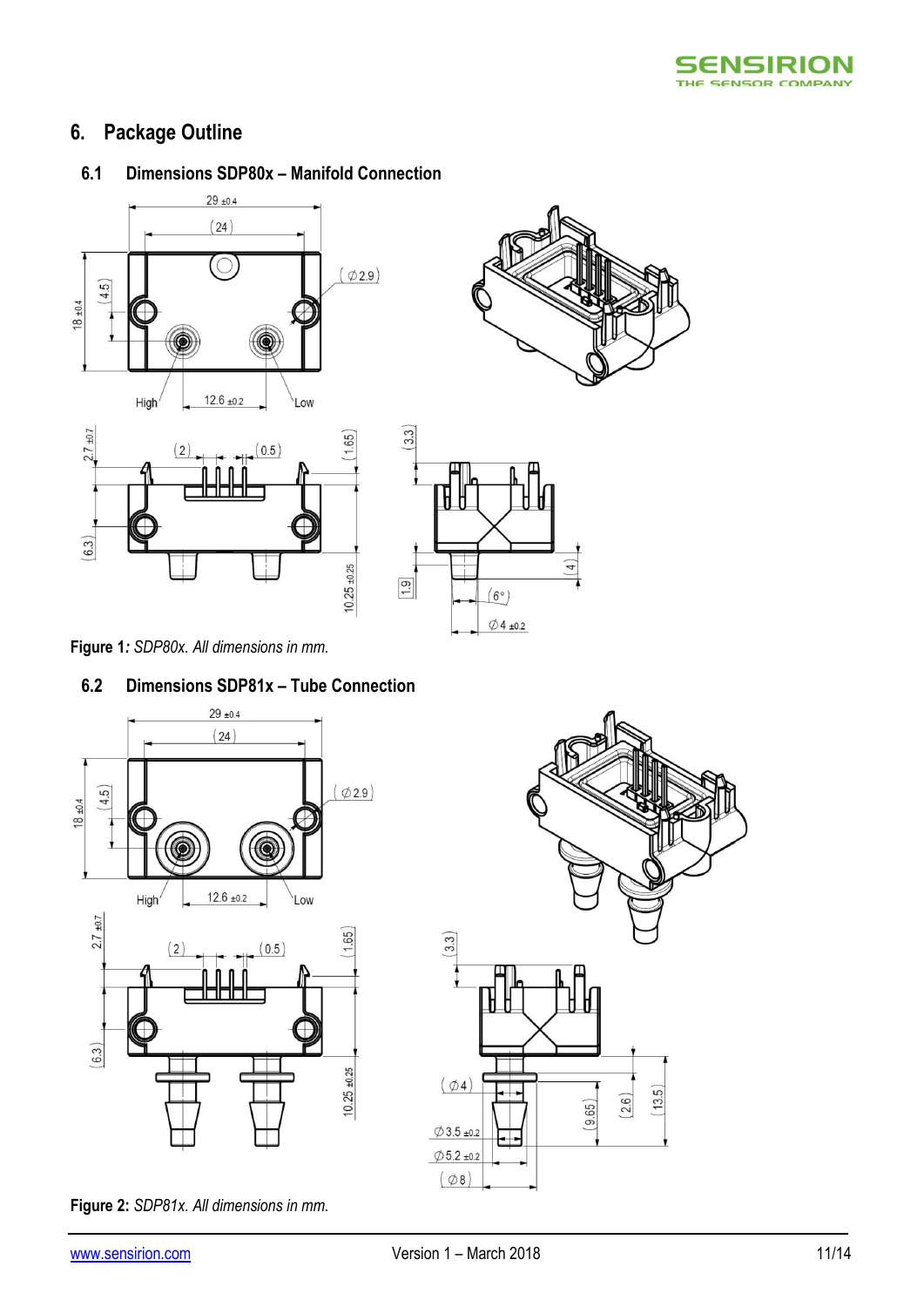

### **6.3 Footprint**



**Figure 3***: Footprint for PCB mounting (top view = sensor side). All dimensions in mm.*

A: Overall sensor dimensions

B: Holes for additional mounting screws (optional)

In case the sensor is not mounted on a PCB and is connected with a cable the SDP800 series cap is recommended.

## <span id="page-11-0"></span>**7. Soldering**

Standard wave soldering systems may be used for soldering SDP800 series sensors. Reflow soldering is **not** feasible and may damage the sensor.

The sensor ports must be protected from solder splash and flux during soldering. *[Figure 4](#page-11-1)* shows an appropriate temperature profile with maximum temperature values.



<span id="page-11-1"></span>

The characteristics of wave soldering machines vary, so any soldering setup must be tested before production use.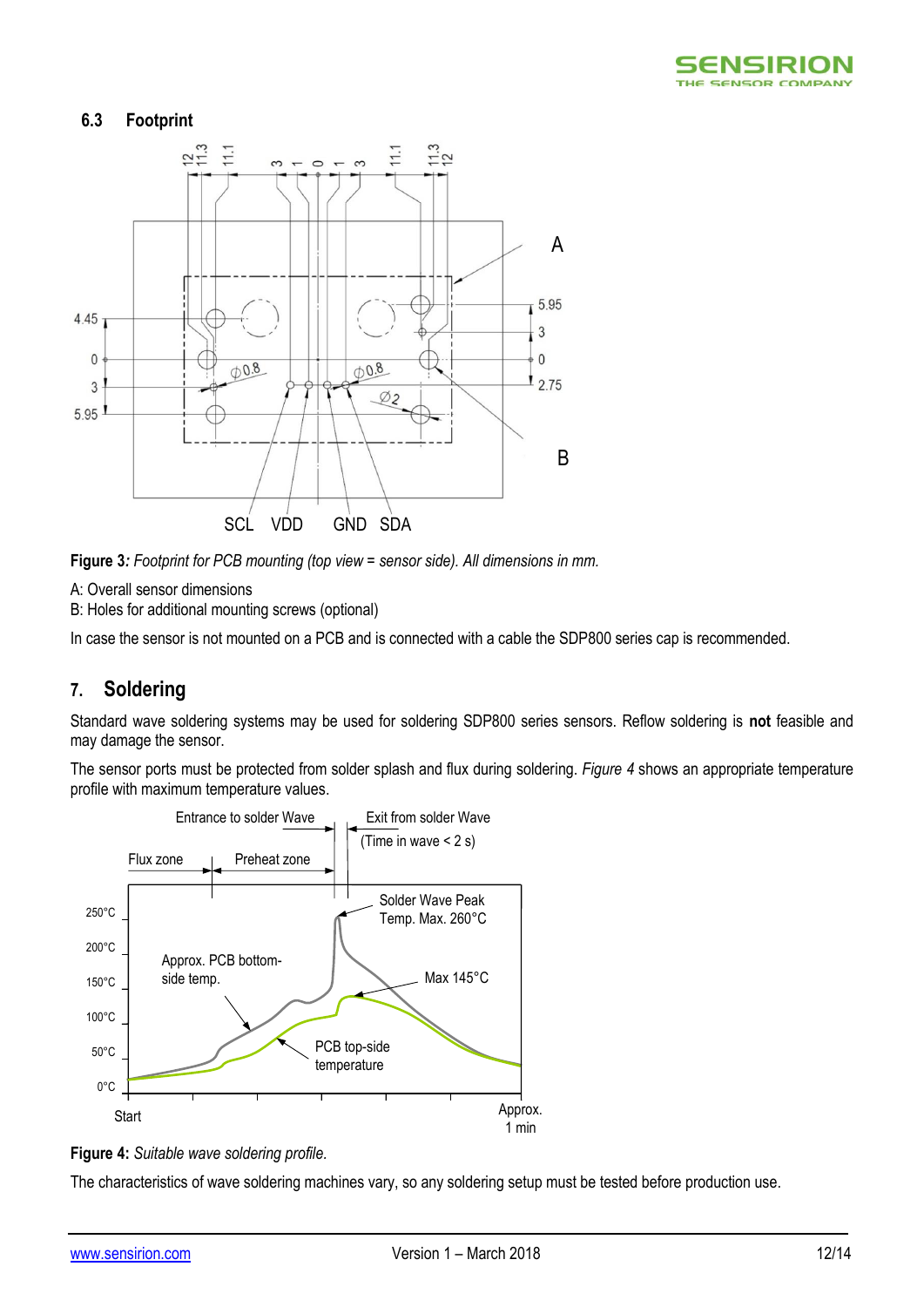

## <span id="page-12-0"></span>**8. Shipping Package**

<span id="page-12-1"></span>SDP8xx are shipped in trays of 80pcs. The tray dimension is 355mm x 255mm x 21.5mm. By piling them up, the height per tray can be considered as 19mm.

## **9. Ordering Information**

Use the part names and item numbers shown in the following table when ordering SDP800 series differential pressure sensor. For the latest product information and local distributors, visit [www.sensirion.com.](http://www.sensirion.com/)

| Part name    | Description / Output                                  | Product number |
|--------------|-------------------------------------------------------|----------------|
| SDP800-500Pa | Manifold mount, 500Pa, I <sup>2</sup> C Address 0x25  | 1-101551-01    |
| SDP810-500Pa | Tube connection, 500Pa, I <sup>2</sup> C Address 0x25 | 1-101532-01    |
| SDP800-125Pa | Manifold mount, 125Pa, I <sup>2</sup> C Address 0x25  | 1-101599-01    |
| SDP810-125Pa | Tube connection, 125Pa, I <sup>2</sup> C Address 0x25 | 1-101597-01    |

## <span id="page-12-2"></span>**Revision History**

| Date       |            |    | Author Version Changes |
|------------|------------|----|------------------------|
| 21.03.2018 | <b>ANB</b> | V1 | Released               |
|            |            |    |                        |